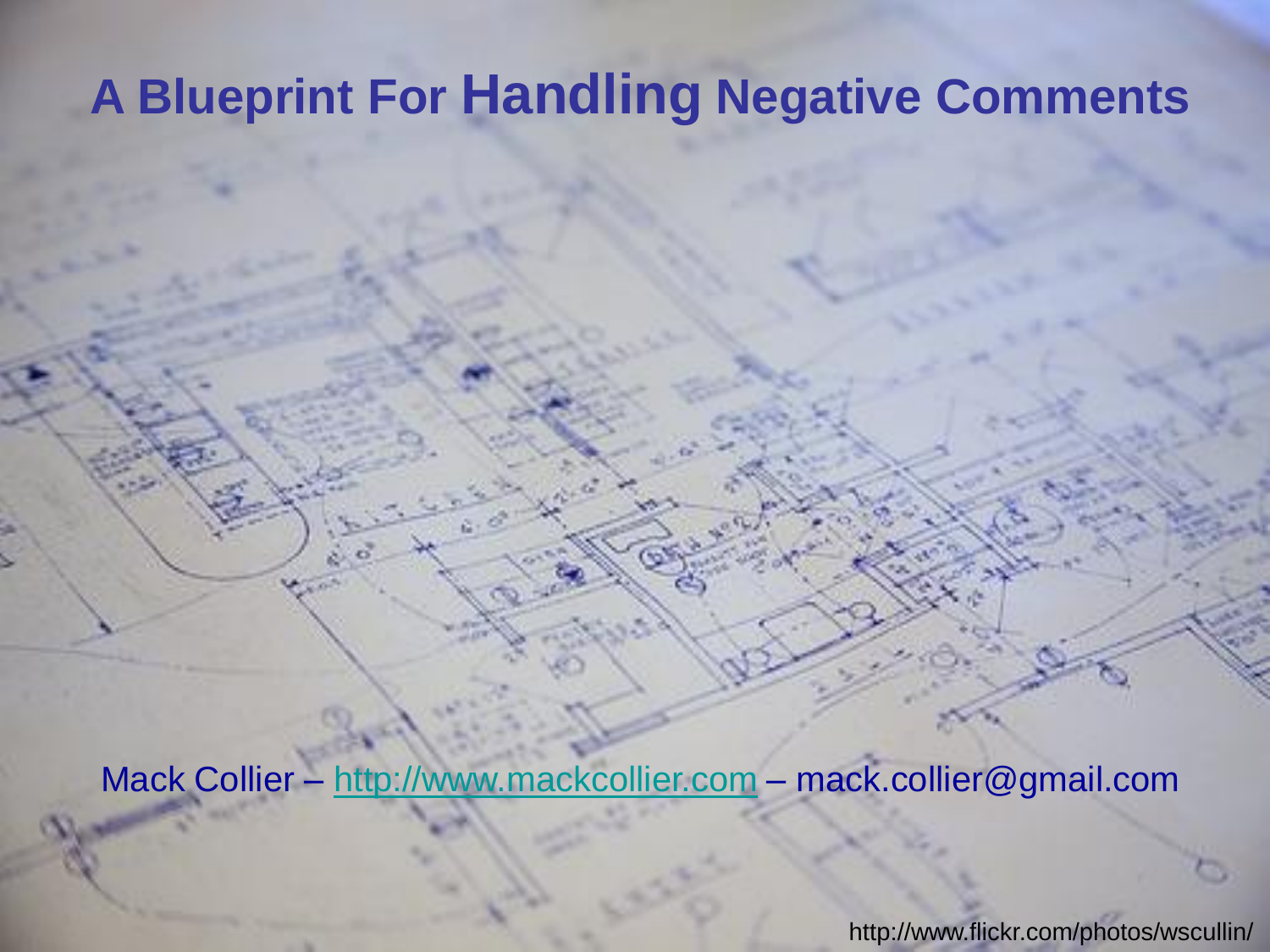One of the biggest fears and concerns that companies face concerning blogging is negative comments left by customers on the company blog. This is also one of the biggest misconceptions that companies have about blogging; the negative comment isn't what's important, how the company **HANDLES that negative comment** is what resonates with others.

But if that negative comment isn"t handled properly, then it can reflect very badly on the company, and quickly escalate into a much bigger problem. This article will walk your through some examples of the types of comments you might encounter, and how to handle them.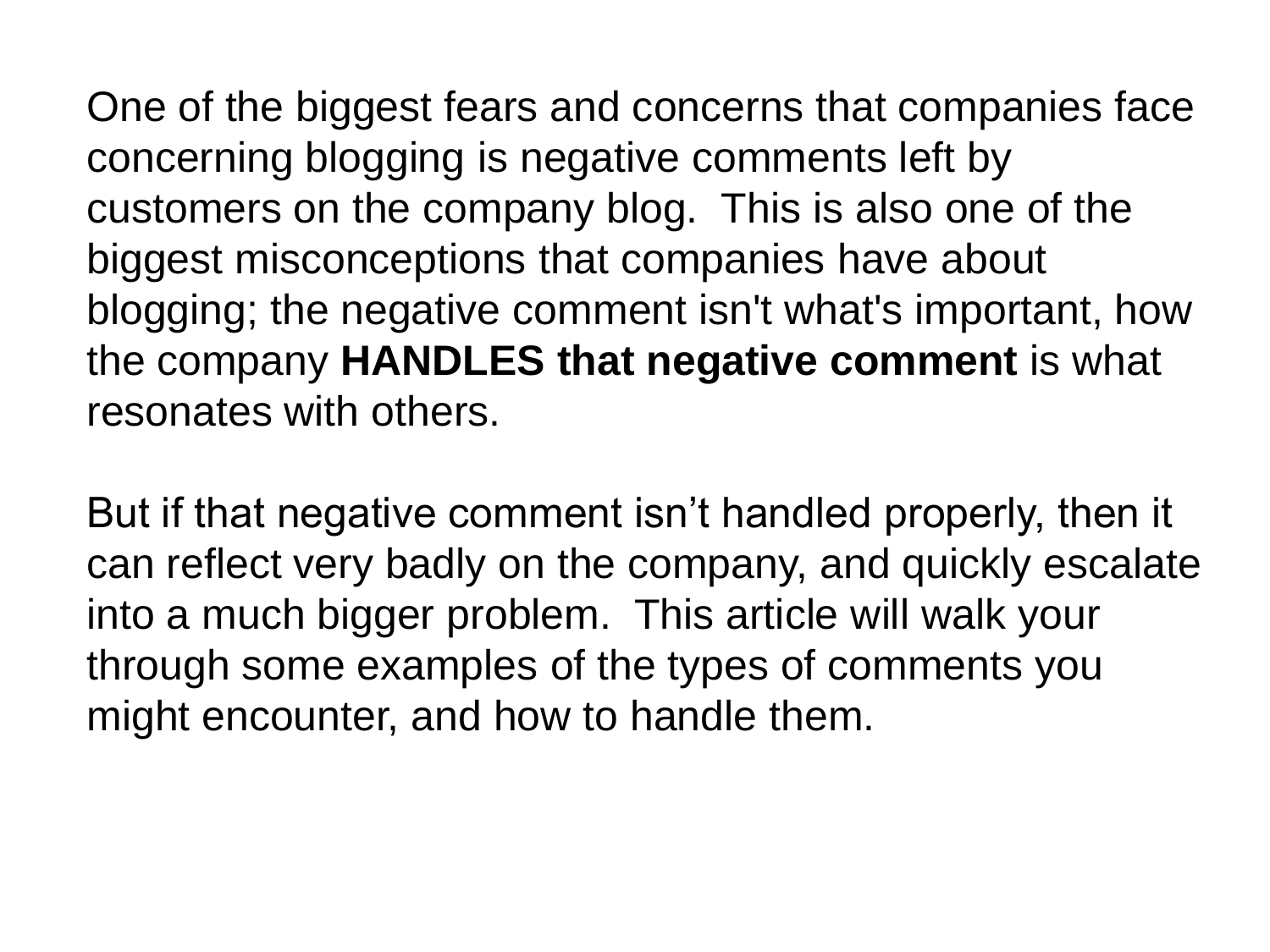Before tackling negative comments, let's make sure you have a few guidelines in place for replying to ANY comment left on your blog. Make sure you always keep these points in mind:

**1 – Listen**. Actually pay attention to what the commenter is saying. Don"t gloss over, actually take the time to read and attempt to understand the comment.

**2 – Be thankful that the person left the comment**. We"ll talk about this a bit later, but often the people that leave the most negative comments, can become your most vocal allies IF you handle the situation properly. This is why you need to be thankful for EVERY comment.

**3 – Be respectful of the person that left the comment**. You might think they are dead wrong, but you need to understand that they might also think that YOU are dead wrong. But if you"ll lower your guard and actually respect their opinion and listen, you might find that they will do the same.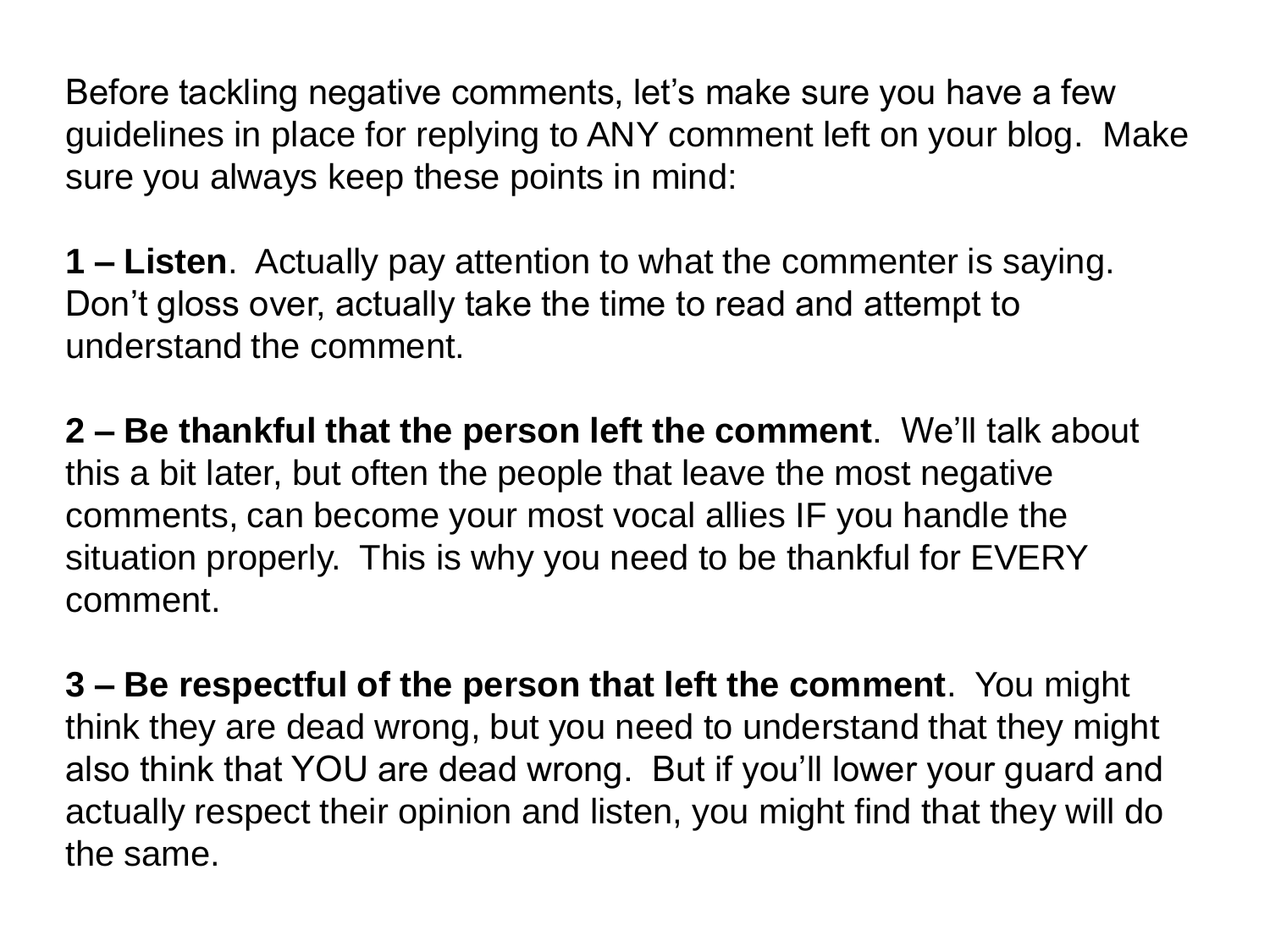Remember that other readers will usually take their tone from how you respond to commenters. If you respond to negative commenters with a defensive and attacking tone, readers will probably view this as you attacking THEM, and it could easily prompt them to leave negative comments as well, and "pile on".

But if I leave a negative comment slamming a company on its blog, and the company immediately responds in a polite, respectful and gracious tone, then I kind of look like a jerk, don't I? The tone of the company's reply will have greatly diffused the chance of an argument.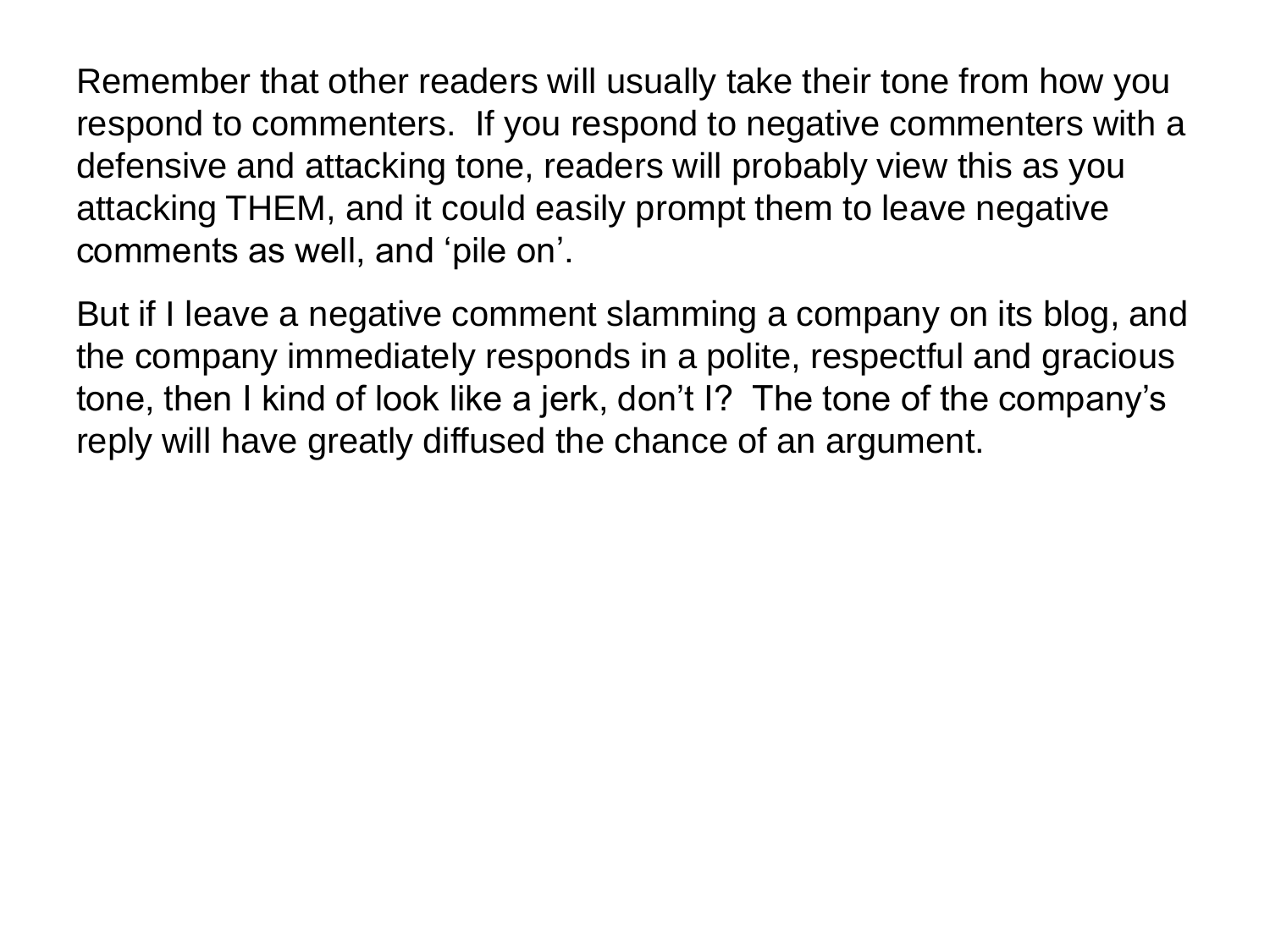## **Examples of negative comments and how to respond**

Now let's look at some hypothetical negative comments, and how you should handle them. The key to turning a negative comment into a meaningful exchange (other than replying in a thankful, polite and respectful tone) is to understand what motivated the comment. And you can often make a good guess on this based on the comment itself.

Here are some examples of negative comments, and how to handle them: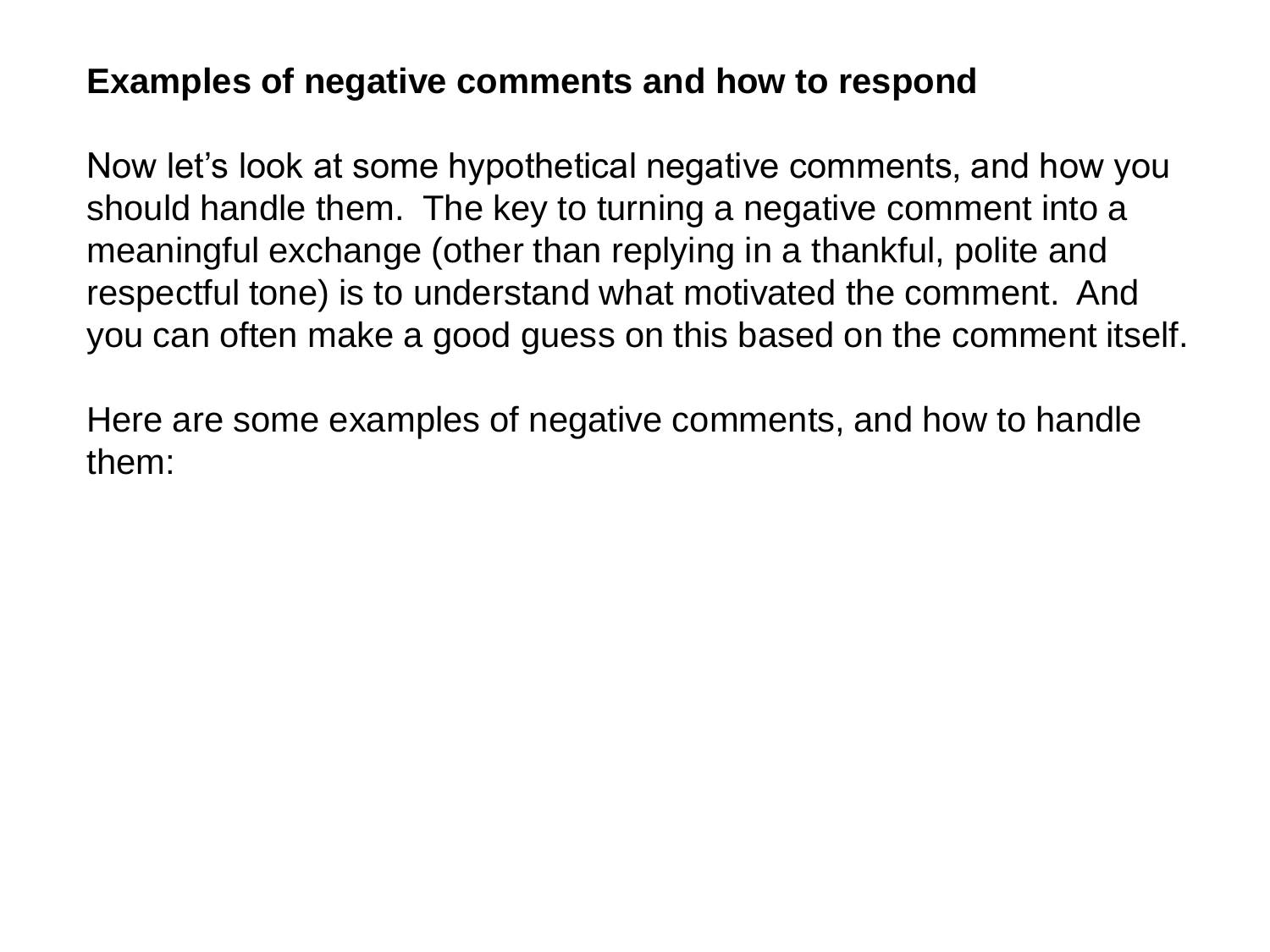**The 'It sounds negative but he really just wants help' comment**

Here"s an example:

1 – "Yeah great that you are selling a new laptop, but why aren"t you telling everyone that the battery is crap? I've had mine for two weeks now and it won"t hold a charge for longer than 30 mins! That can"t be right, but of course the manual that came with it is no help, and I can"t stay on the customer service phone line for 30 mins waiting for help!"

Comments such as this complaining about a problem with product are very common. When you see a comment like this, you have to understand that what the commenter is really saying is "Will you please help me with my problem?' So the key is to get the customer some help with their problem, and to let everyone else on the blog see that they are getting that help.

But you don't want to handle the customer's problem in the comments section, you want to put the customer in touch with someone that can handle the problem directly.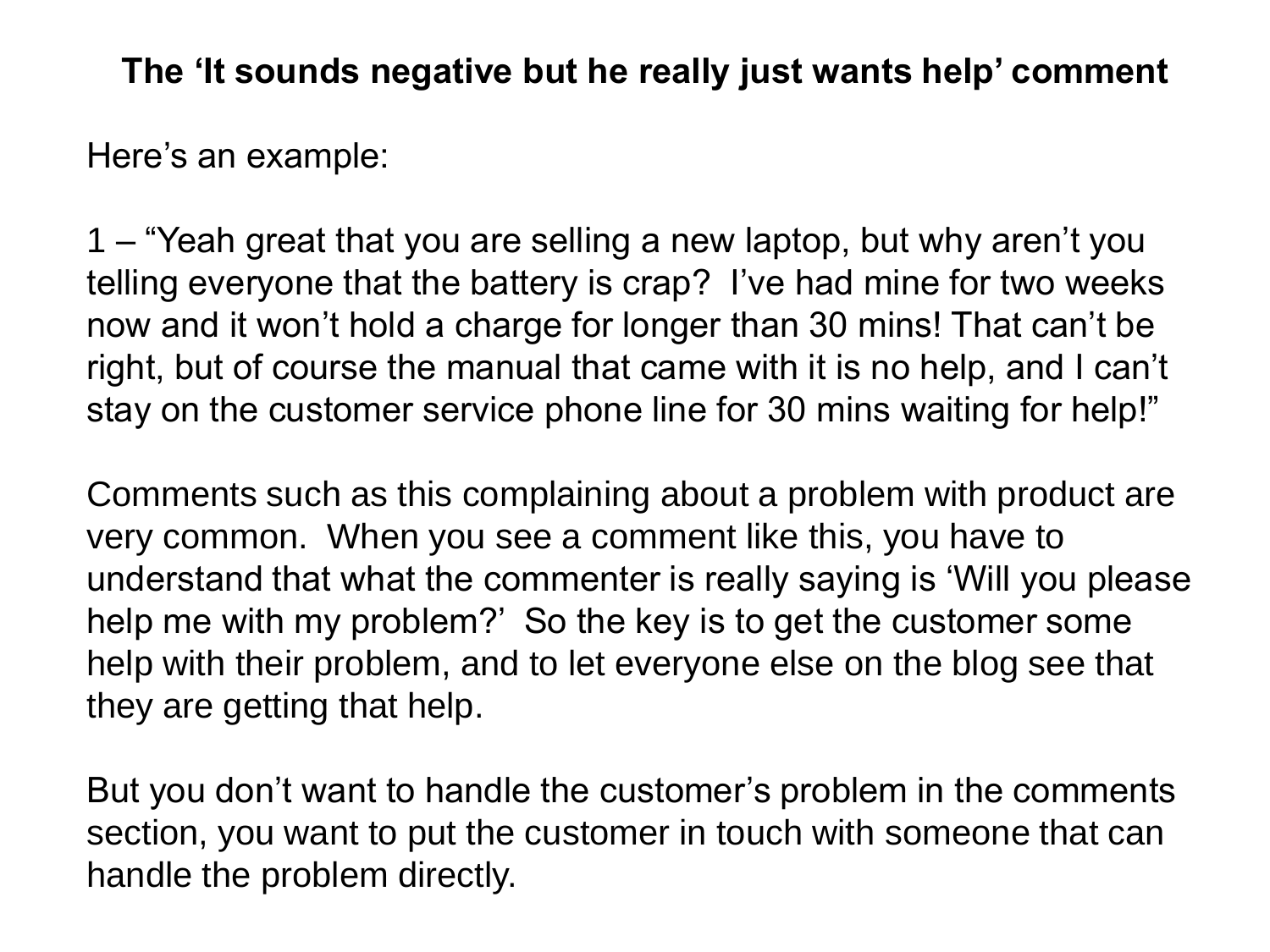Here's an example of how you could handle this comment:

"Hi Bob! I"m sorry you"re having problems with the GH-1500"s battery charging. What I"m going to do is have Tim, who is one of our techspecialists for the GH-1500, email you and see if he can help you get your laptop"s battery charging properly. He"ll probably email you within the next 4 hours, and if for some reason you don"t hear from him by the end of the day, please email me at [joe@friendlycomputers.com,](mailto:joe@friendlycomputers.com) and I'll make sure that we get you taken care of!"

That response makes it clear to everyone reading the blog that your company wants to help Bob solve his problem. And it also greatly increases the chance that Bob will comment again on your blog, and this time in a much more positive tone! This is a key point to remember, many negative comments are coming from people that simply have a problem that they need your help with. If you can help them solve their problem, they will often become evangelists for your company!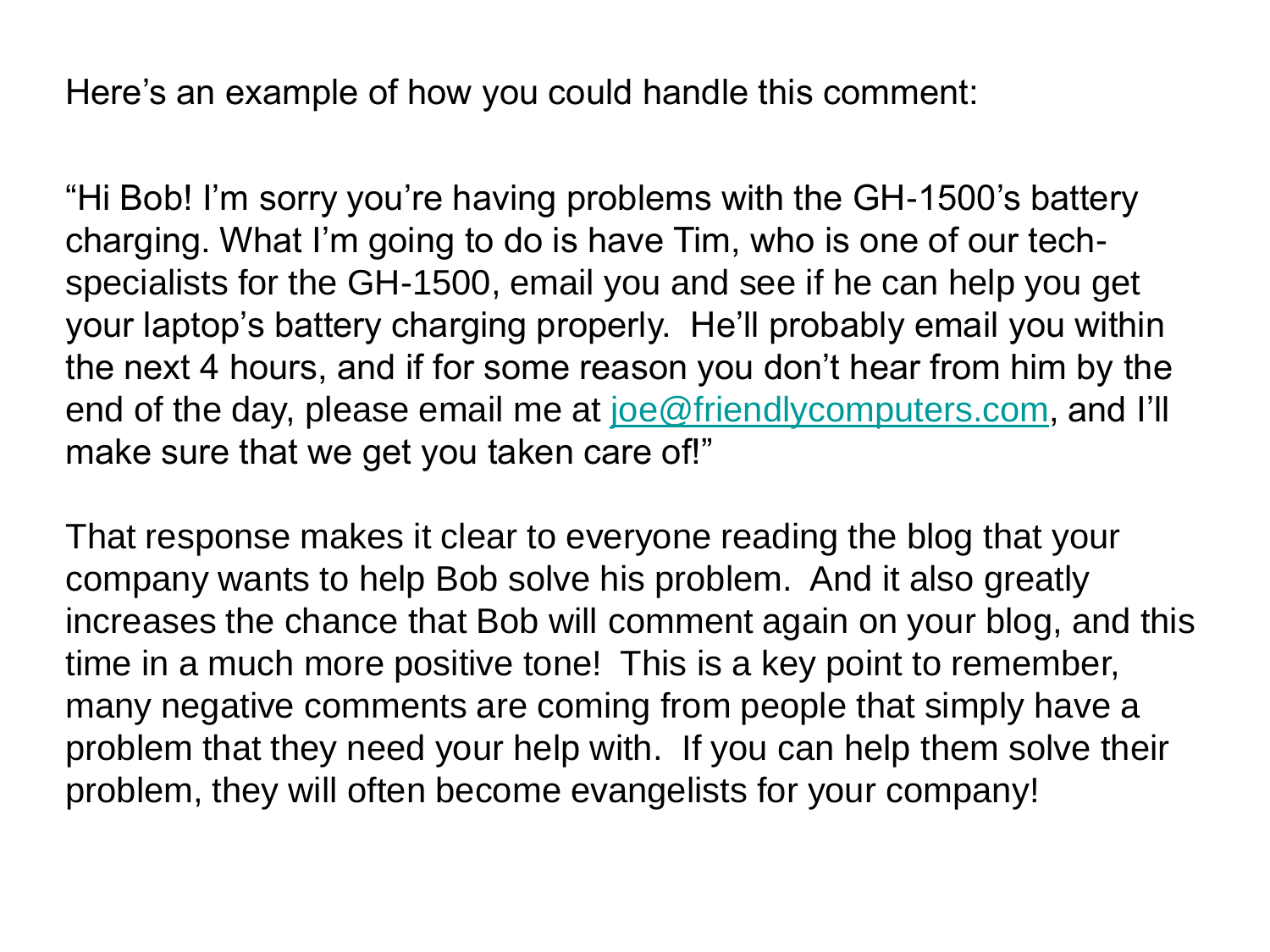Here's an example of this type of comment:

2 – "I"m sorry, I can never buy your products again after learning that you"ve sent all of your production overseas! I want to support my country, and that's why I'll be buying from your competitors, they are keeping jobs at home!"

You may encounter comments both on your blog, and others, which are critical of your company, based on inaccurate information. Let"s assume that the above comment is wrong, that your company actually does a sizable portion of its production domestically.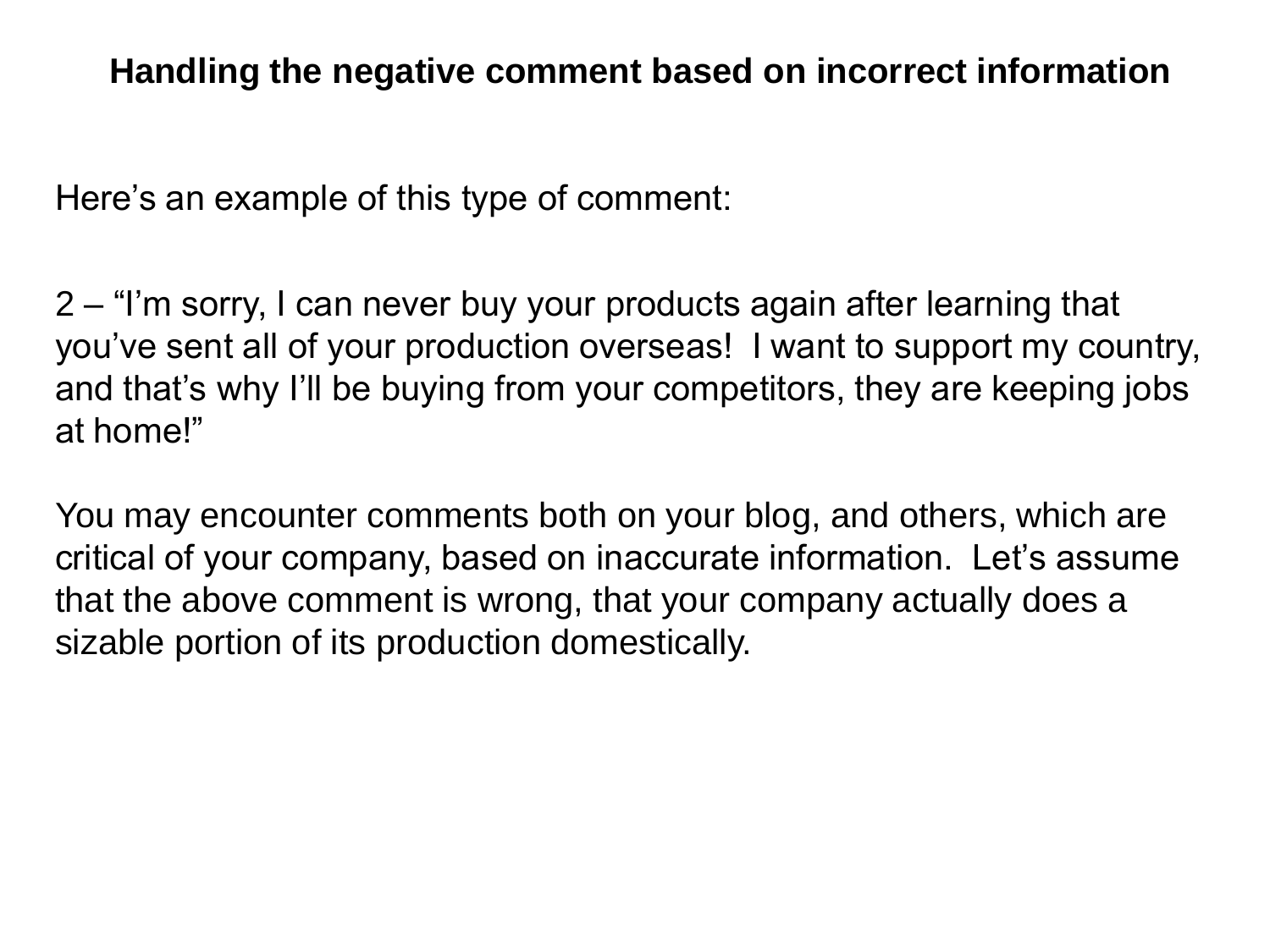Here's how you might want to handle this comment:

"Hi Laura! My name is Jake and I"m a Product Manager at Odessa. I'm sorry to hear that we might be losing your business, but I hope I can give you some more information about our production that might change your mind! It"s true, due to economic difficulties in the early 1990s, Odessa moved much of its production to other countries. But thanks to a turnaround that began in 2001, we began moving our production back to this country in early 2003, and currently 26% of our production is domestic! You can learn more about what we are doing to encourage growing jobs in this country by visiting our website (put link here). Also, if you or anyone else would like to discuss this further, I"ll be happy to answer any questions you have, you can email me at [JakeP@odessa.com](mailto:JakeP@odessa.com). Take care!"

This response not only politely corrects Laura"s misinformation, but it also encourages her and others to interact with Jake. It sends the strong message to customers that the company has nothing to hide, and is inviting interaction. That reflects very well on the company.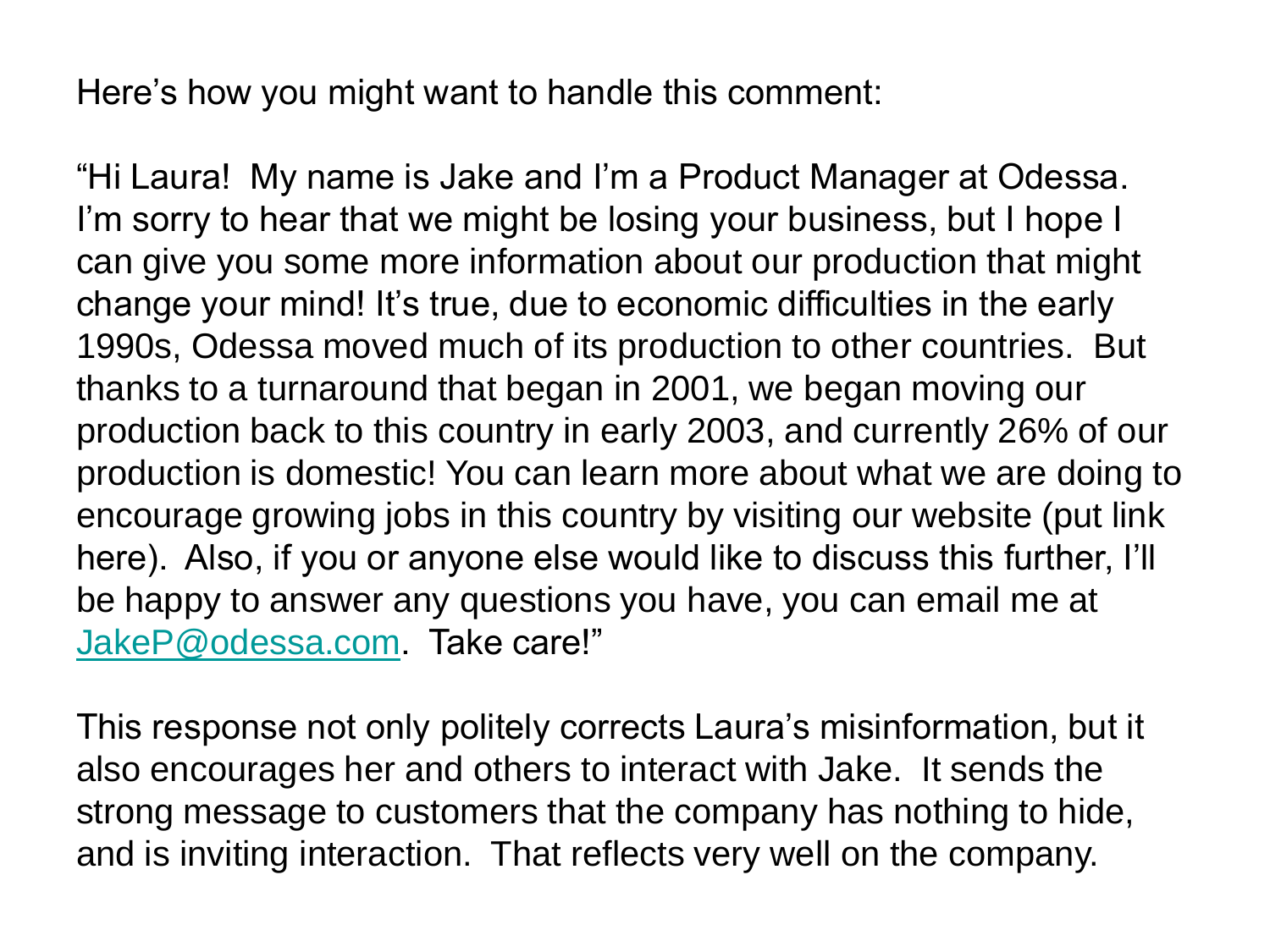## **Handling a comment that's vulgar and clearly harassing**

Here's an example of this type of comment:

3 - "Your company sucks and your CEO is a complete \*&^(!"

First of all, if your company has a blog, realize that you have the right to delete ANY comment that"s abusive toward your company, your company"s employees, or even your readers. And any comment that contains profanity should probably be deleted. This person obviously isn't interested in a dialogue, they simply want to attack and harass. Never feel obligated to leave such a comment up.

On the other hand, you might encounter such a comment on another blog or site. In most cases, it's a good idea to ignore the comment if it appears on another site. But you should keep a close eye on how other people react to the comment, or if they do. Most people will see this comment for what it is, and probably ignore it. Still, you should keep an eye on what happens next.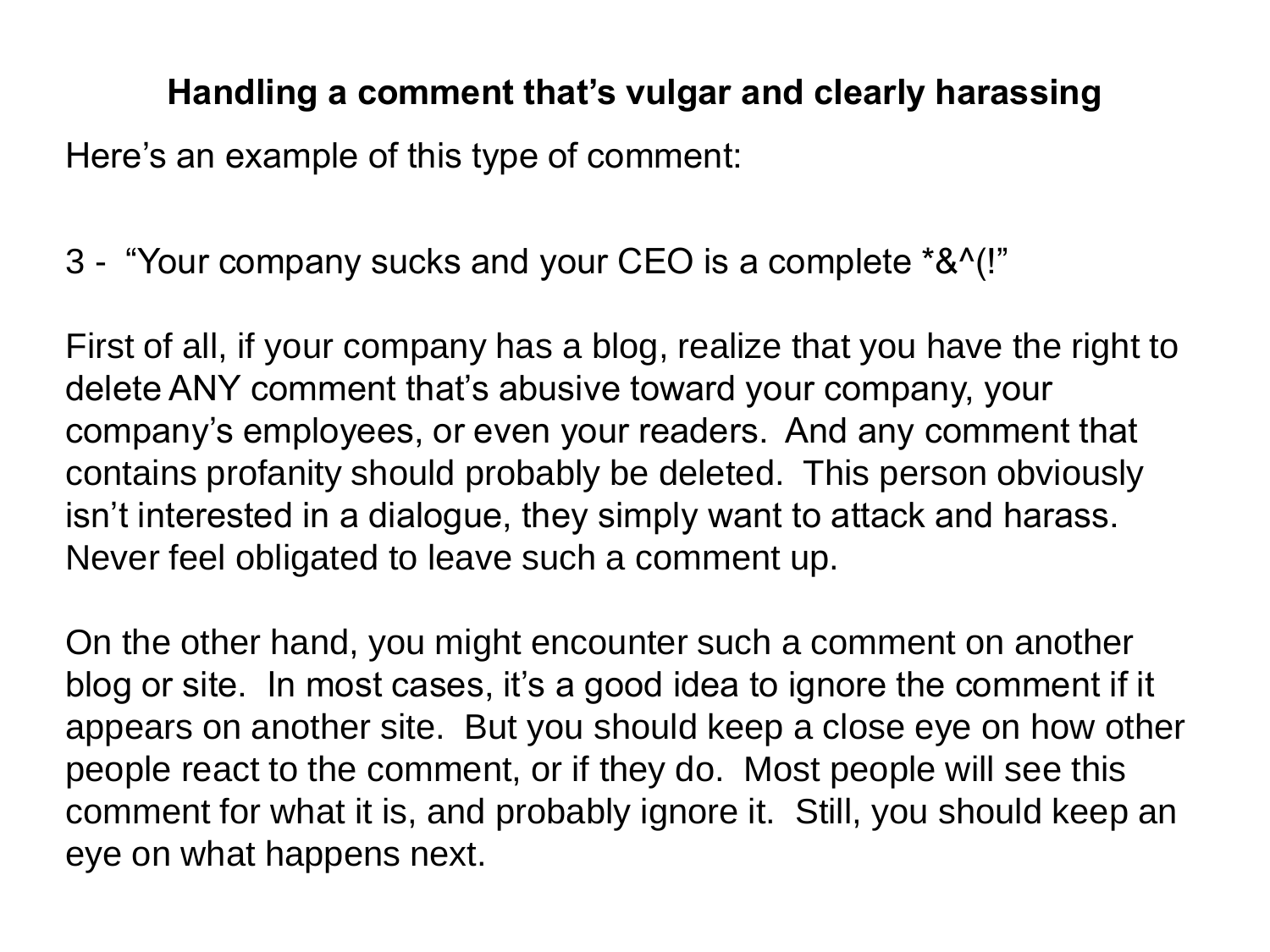These are three examples to get you started. The main points to remember are that you should always be thankful, polite and respectful when you reply to comments, whether they are positive or negative. And always remember that if you can have a positive outcome to a negative comment, not only does it reflect incredibly well on your company to the other readers, but it will likely turn that negative commenter into an evangelist for your company and your blogging efforts!

So don"t view negative comments as something to dread, now that you know how to handle them, view them as the opportunity that they are!

And let me know if this article was helpful to you, please email me at [mack.collier@gmail.com](mailto:mack.collier@gmail.com) if you have any questions or comments!